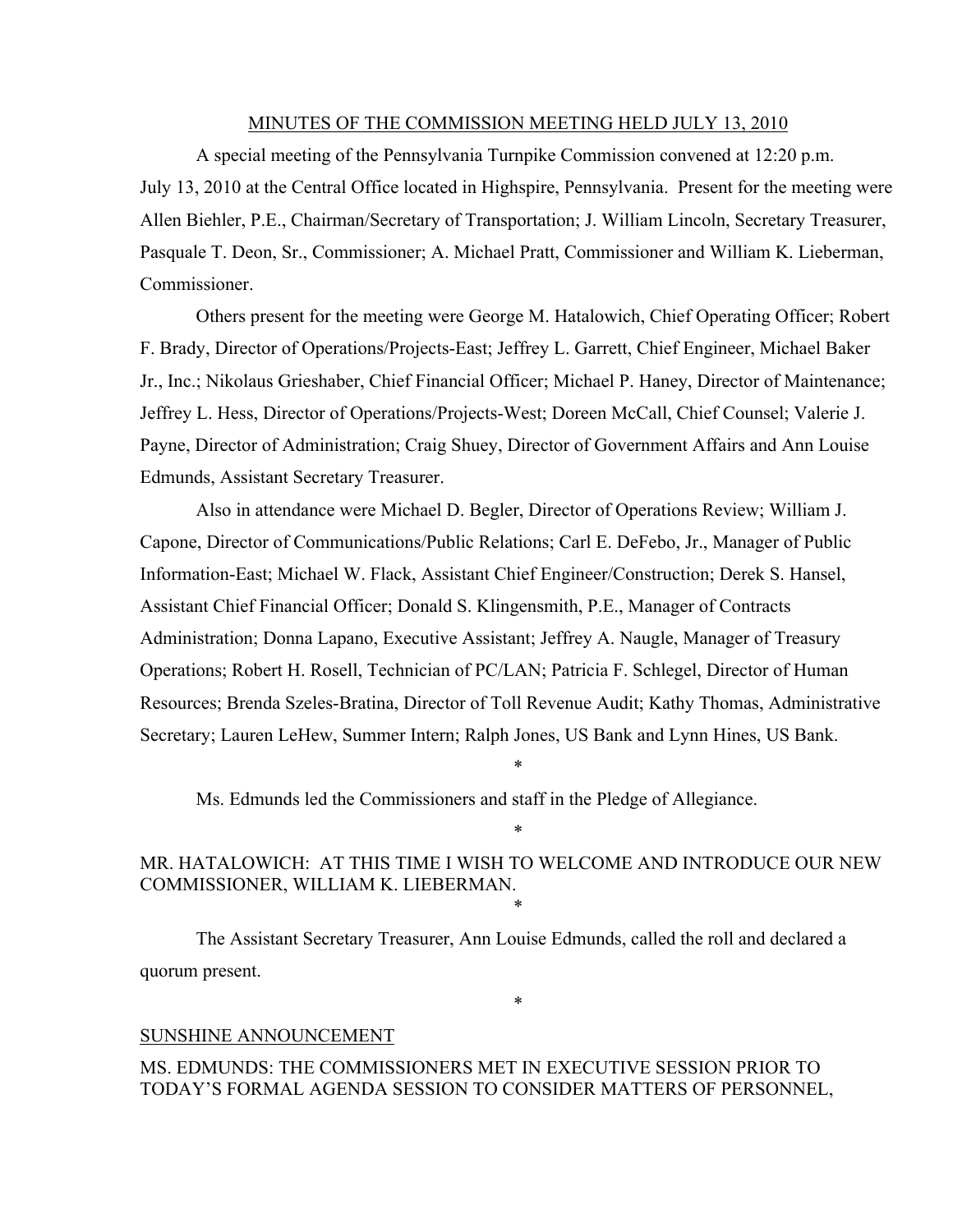WHICH INCLUDED TERMINATIONS, NEW HIRES, VACANIES, AND REQUESTS TO ABOLISH AND CREATE, TO POST AND FILL, TO RE-POST AND FILL, AND TO FILL POSITIONS IN THE ENGINEERING, OPERATIONS REVIEW, MAINTENANCE AND FINANCE AND ADMINISTRATION DEPARTMENTS.

THE COMMISSIONERS ALSO DISCUSSED the Lightman Drum Company Superfund Site AND ENGAGED IN NON-DELIBERATIVE INFORMATIONAL DISCUSSIONS REGARDING VARIOUS ACTIONS AND MATTERS, WHICH HAVE BEEN APPROVED AT PREVIOUS PUBLIC MEETINGS. \*

## PUBLIC COMMENT

MS. EDMUNDS: THE PUBLIC IS WELCOME AT THIS TIME TO ADDRESS THE COMMISSION REGARDING ITEMS LISTED ON THE AGENDA OR OTHER ITEMS NOT LISTED ON THE AGENDA THAT ARE WITHIN THE COMMISSION'S AUTHORITY OR CONTROL.

IN ORDER TO CONDUCT AN ORDERLY, EFFICIENT, EFFECTIVE AND DIGNIFIED MEETING, ALL PERSONS WISHING TO ADDRESS THE COMMISSION SHOULD HAVE SIGNED IN AND REQUESTED TIME TO SPEAK. IF YOU HAVE NOT DONE SO, YOU ARE INVITED TO DO SO.

AT THIS TIME WE REQUEST ALL VISITORS TO STAND AND INTRODUCE YOURSELF AND YOUR ORGANIZATION.

RALPH JONES, US BANK

LYNN HINES, US BANK

THIS CONCLUDES THE PUBLIC COMMENT SECTION OF THE MEETING.

\*

## NOMINATION OF OFFICERS

MS. EDMUNDS: THE FIRST ITEM OF BUSINESS ON THE AGENDA IS THE ELECTION OF OFFICERS. WE WILL BEGIN WITH THE ELECTION OF A TEMPORARY CHAIRMAN; THE DUTIES OF THE TEMPORARY CHAIRMAN WILL BE TO ACCEPT NOMINATIONS FOR CHAIRMAN. DO I HAVE A NOMINATION FOR A TEMPORARY CHAIRMAN?

COMMISSIONER PRATT: I NOMINATE PAT DEON FOR TEMPORARY CHAIRMAN.

MS. EDMUNDS: ARE THERE ANY OTHER NOMINATIONS?

MS. EDMUNDS: HEARING NONE, MAY I HAVE A MOTION TO CLOSE THE NOMINATIONS?

COMMISSIONER LINCOLN: I MOVE TO CLOSE THE NOMINATIONS.

MS. EDMUNDS: MAY I HAVE A SECOND?

COMMISSION LIEBERMAN: I SECOND THE MOTION.

MS. EDMUNDS: ALL THOSE IN FAVOR OF CLOSING THE NOMINATIONS SAY "I".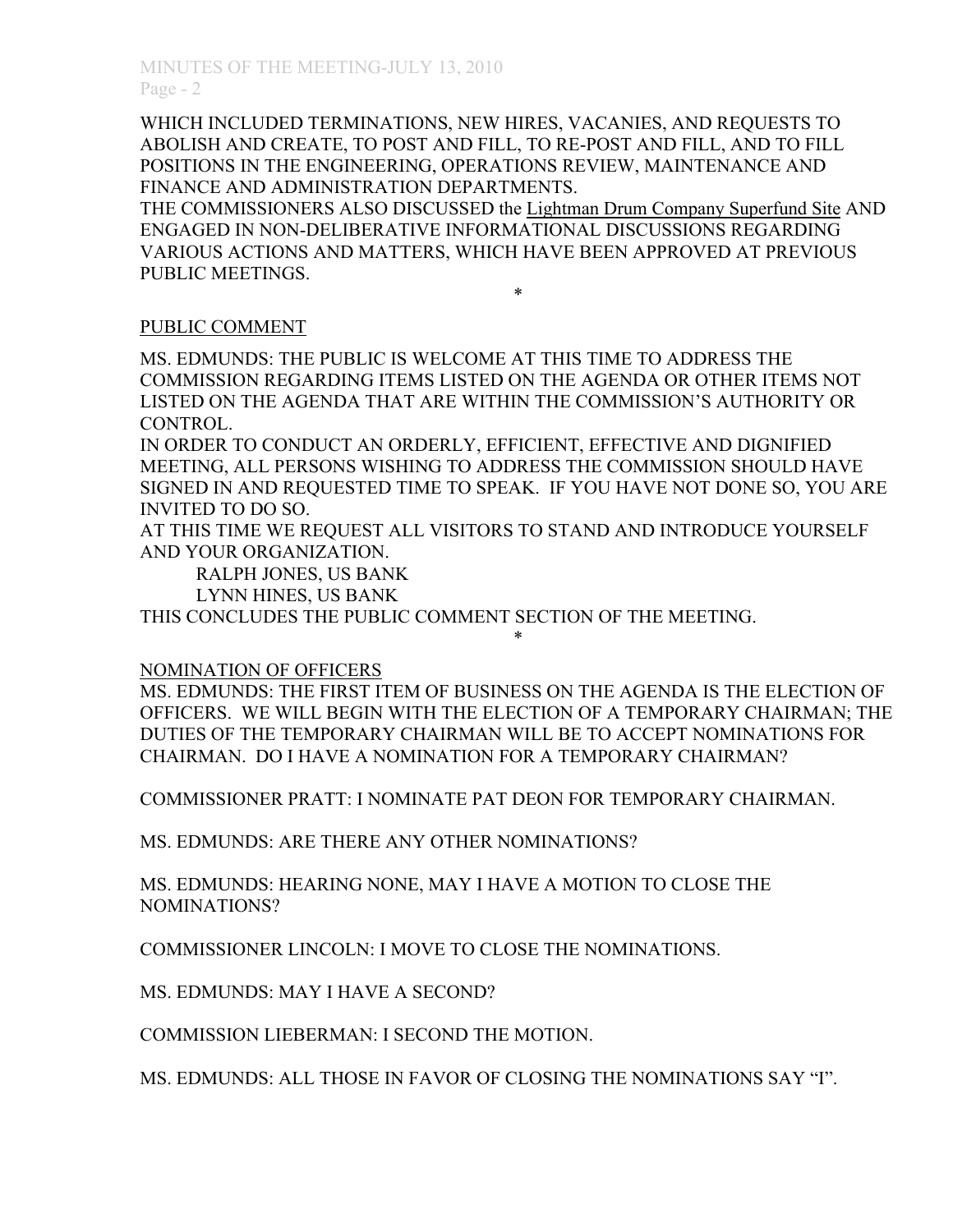COMMISSIONERS BIEHLER, LINCOLN, PRATT AND LIEBERMAN: I

MS. EDMUNDS OPPOSED?

MS. EDMUNDS: MOTION CARRIES. WE WILL NOW VOTE FOR TEMPORARY CHAIRMAN. ALL THOSE IN FAVOR OF COMMISSIONER DEON FOR TEMPORARY CHAIRMAN SAY "I".

COMMISSIONERS BIEHLER, LINCOLN, PRATT AND LIEBERMAN: I

 MS. EDMUNDS: OPPOSED? MOTION CARRIES. TEMPORARY CHAIRMAN DEON WILL NOW ACCEPT NOMINATIONS FOR CHAIRMAN.

COMMISSIONER DEON: MAY I HAVE A NOMINATION FOR CHAIRMAN?

COMMISSIONER PRATT: I NOMINATE AL BIEHLER FOR CHAIRMAN?

COMMISSIONER DEON: ARE THERE ANY OTHER NOMINATIONS?

COMMISSIONER DEON: HEARING NONE, MAY I HAVE A MOTION TO CLOSE THE NOMINATIONS?

COMMISSIONER LINCOLN: I MOVE TO CLOSE THE NOMINATION. COMMISSIONER LIEBERMAN: I SECOND THE NOMINATION. COMMISSIONER DEON: ANY DISCUSSIONS? HEARING NONE, I CALL FOR THE VOTE.

MS. EDMUNDS: WE WILL NOW HAVE A ROLL CALL VOTE FOR THE ELECTION OF CHAIRMAN.

COMMISSIONERS BIEHLER, DEON, LIEBERMAN, LINCOLN AND PRATT: YEA

MS. EDMUNDS: THE VOTE IS UNANIMOUS; COMMISSIONER BIEHLER HAS BEEN ELECTED CHAIRMAN. THE NEWLY ELECTED CHAIRMAN WILL NOW ACCEPT NOMINATIONS FOR THE FOLLOWING OFFICES: VICE CHAIRMAN, SECRETARY TREASURER AND TWO (2) ASSISTANT SECRETARY TREASURER'S.

CHAIRMAN BIEHLER: MAY I HAVE NOMINATIONS FOR VICE CHAIRMAN AND SECRETARY TREASURER?

COMMISSIONER DEON: I NOMINATE BILL LIEBERMAN FOR VICE CHAIRMAN.

COMMISSIONER PRATT: I NOMINATE BILL LINCOLN FOR SECRETARY TREASURER.

CHAIRMAN BIEHLER: ARE THERE ANY OTHER NOMINATIONS FOR VICE CHAIRMAN OR SECRETARY TREASURER? HEARING NONE, MAY I HAVE NOMINATIONS FOR TWO ASSISTANT SECRETARY TREASURER'S?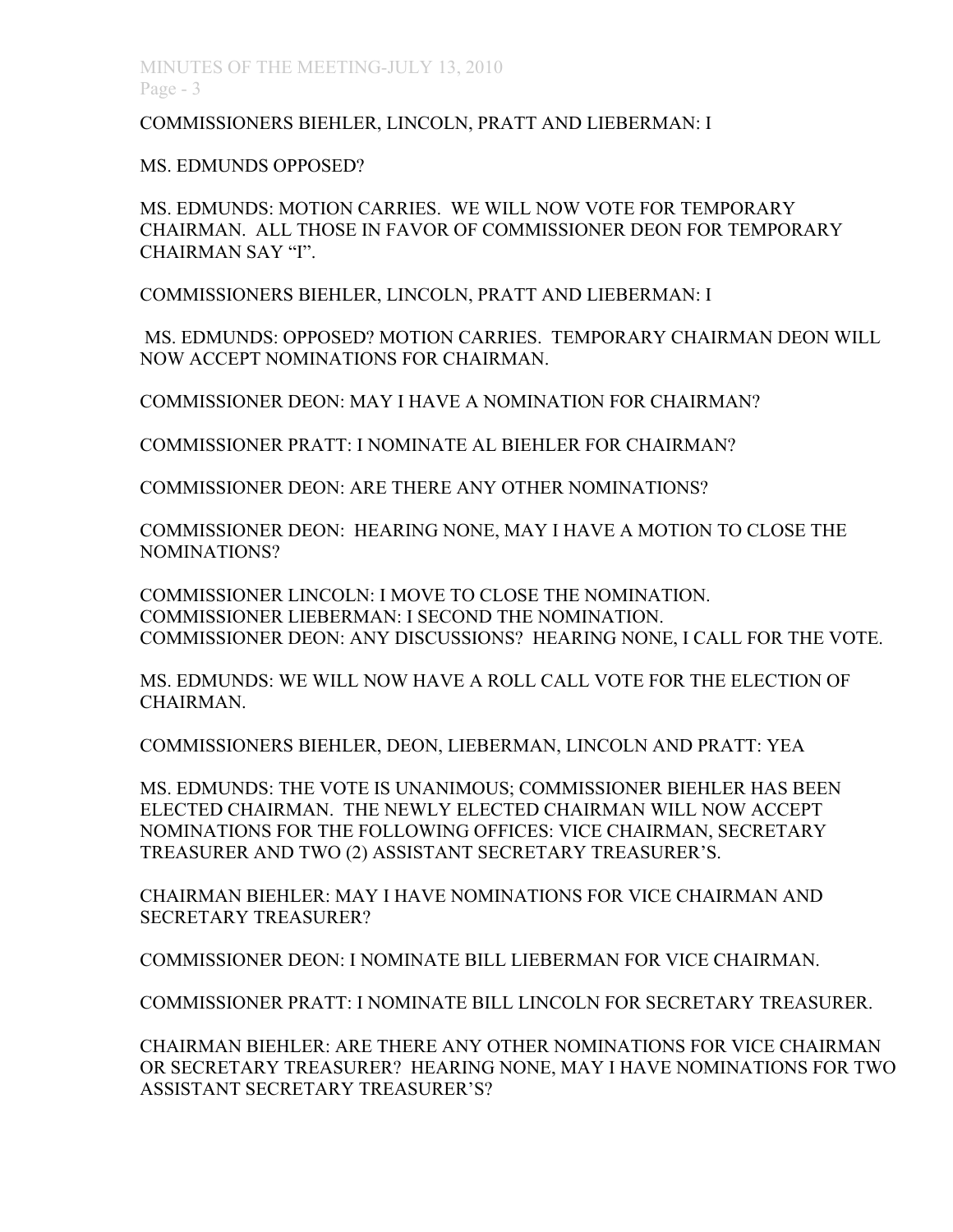COMMISSIONER PRATT: I NOMINATE ANN LOUISE EDMUNDS AND JEFF NAUGLE FOR ASSISTANT SECRETARY TREASURER.

CHAIRMAN BIEHLER: ARE THERE ANY OTHER NOMINATIONS FOR ASSISTANT SECRETARY TREASURER? HEARING NONE, MAY I HAVE MOTION TO CLOSE THE NOMINATIONS?

COMMISSIONER LEIBERMAN: I MOVE TO CLOSE THE NOMINATIONS. COMMISSIONER DEON: I SECOND THE MOTION.

CHAIRMAN BIEHLER: ANY DISCUSSIONS? HEARING NONE, I CALL FOR THE VOTE. ALL THOSE IN FAVOR OF CLOSING THE NOMINATIONS SAY I.

COMMISSIONERS LEIBERMAN, LINCOLN, DEON AND PRATT: YEA

CHAIRMANMAN BIEHLER: OPPOSED? HEARING NONE, THE MOTION CARRIES.

MS. EDMUNDS: WE WILL NOW HAVE A ROLL CALL VOTE FOR THE ELECTION OF THE NOMINATED SLATE OF OFFICERS.

COMMISSIONERS BIEHLER, LIEBERMAN, LINCOLN, DEON AND PRATT: I

MS. EDMUNDS: THE VOTE IS UNANIMOUS. THE COMMISSION REORGANIZATION IS COMPLETE. \*

#### MINUTES OF THE MEETING

Motion-That the Minutes of the meeting held June 15, 2010 be approved and filed-was made by Commissioner Deon, seconded by Commissioner Pratt; and passed unanimously.

\*

#### COMMUNICATIONS

Motion-That the Commission accepts and files the memos received from the Chief Counsel and the Manger of Procurement and Materials Management-was made by Commissioner Lincoln, seconded by Commissioner Pratt; and passed unanimously.

\*

#### PERSONNEL

Motion-That the Commission approves the Personnel as submitted-was made by Commissioner Lincoln, seconded by Commissioner Deon; and passed unanimously.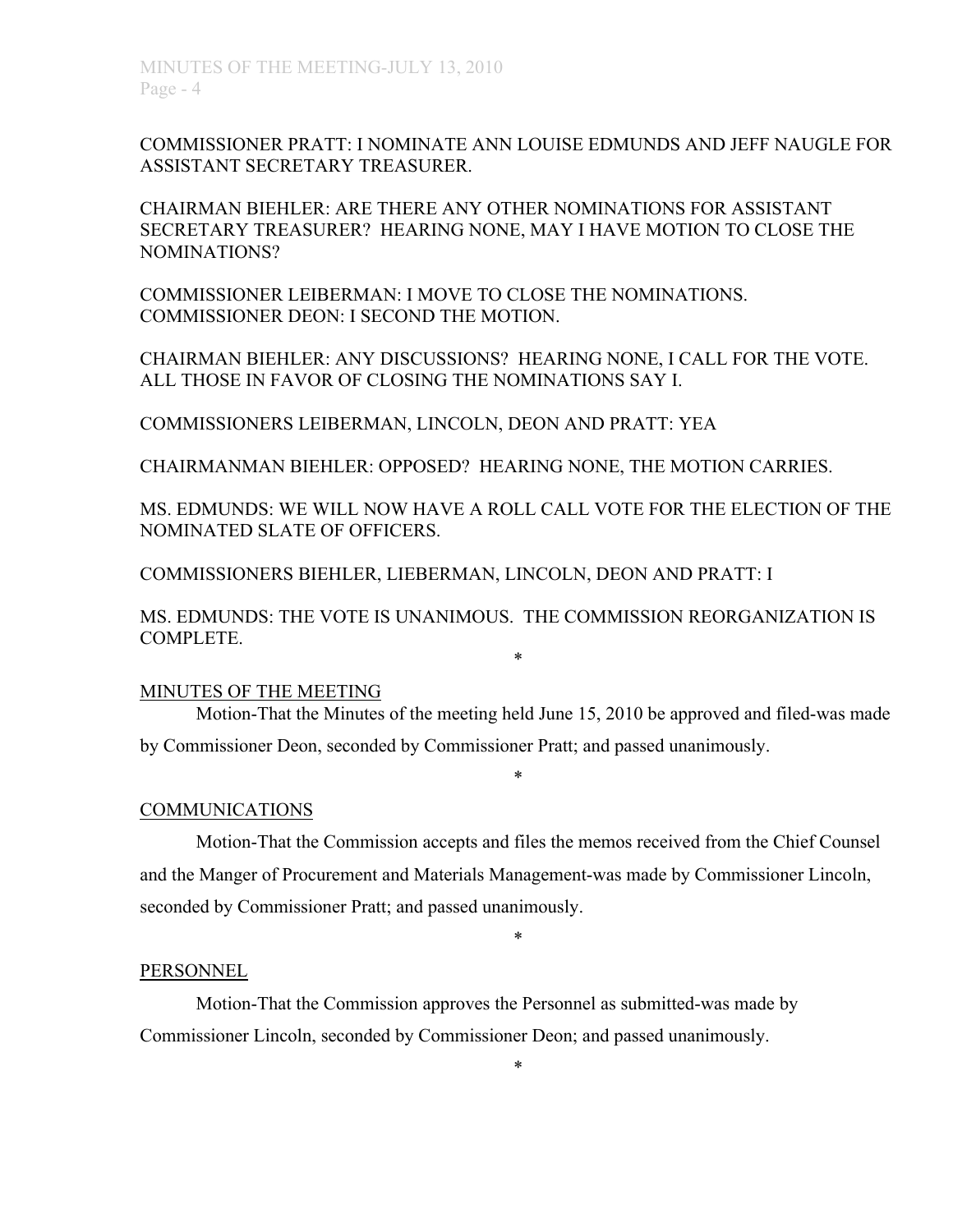### **NEW BUSINESS**

## Reinvestments, Liquidations and Purchase of Securities

Upon the motion by Commissioner Lincoln, seconded by Commissioner Deon, the following Resolution was presented for adoption:

### **RESOLUTION**

BE IT RESOLVED that The Pennsylvania Turnpike Commission hereby ratifies the action of the Assistance Chief Financial Officer, with the approval of the Chief Executive Officer and the Consulting Engineer, in directing the Trustee to make the foregoing reinvestments, liquidations and purchases; and

BE IT FURTHER RESOLVED that copies of the Resolution certified by the Assistant Secretary Treasurer shall be forwarded to the Trustee as required in Article VI, Section 602 of the 2001 Amended and Restated Trust Indenture.

The following members voted yea: Commissioners Biehler, Lieberman, Lincoln, Deon and Pratt. The motion passed unanimously.

\*

## **AGREEMENTS**

Motion-That the Commission approves the negotiation and execution of the Amendments and Agreements for the items listed in memos "a" through "d":

- a. Amendment to our agreement with Giant Eagle, Inc. to provide for an extension of the agreement to market E-ZPass in their stores for an additional three (3) years, with an option for two 3-year renewal periods;
- b. Amendment to our agreement with Travel Boards, Inc. to broaden the scope of responsibility for advertising and sponsorship opportunities along the Turnpike;
- c. Amendment to our agreement with Orion Land Services, Inc., for right-of-way acquisition services for the Southern Beltway, US 22 to I-79 project, to extend the agreement for an additional year at no additional cost;
- d. Agreement with Center Square Fire Company and Whitpain Township Police Department to permit them to utilize Commission owned property, acquired as part of the total reconstruction project from MP A20.00 to MP A30.00, to conduct training exercises.

-was made by Commissioner Lincoln, seconded by Commissioner Deon; and passed unanimously.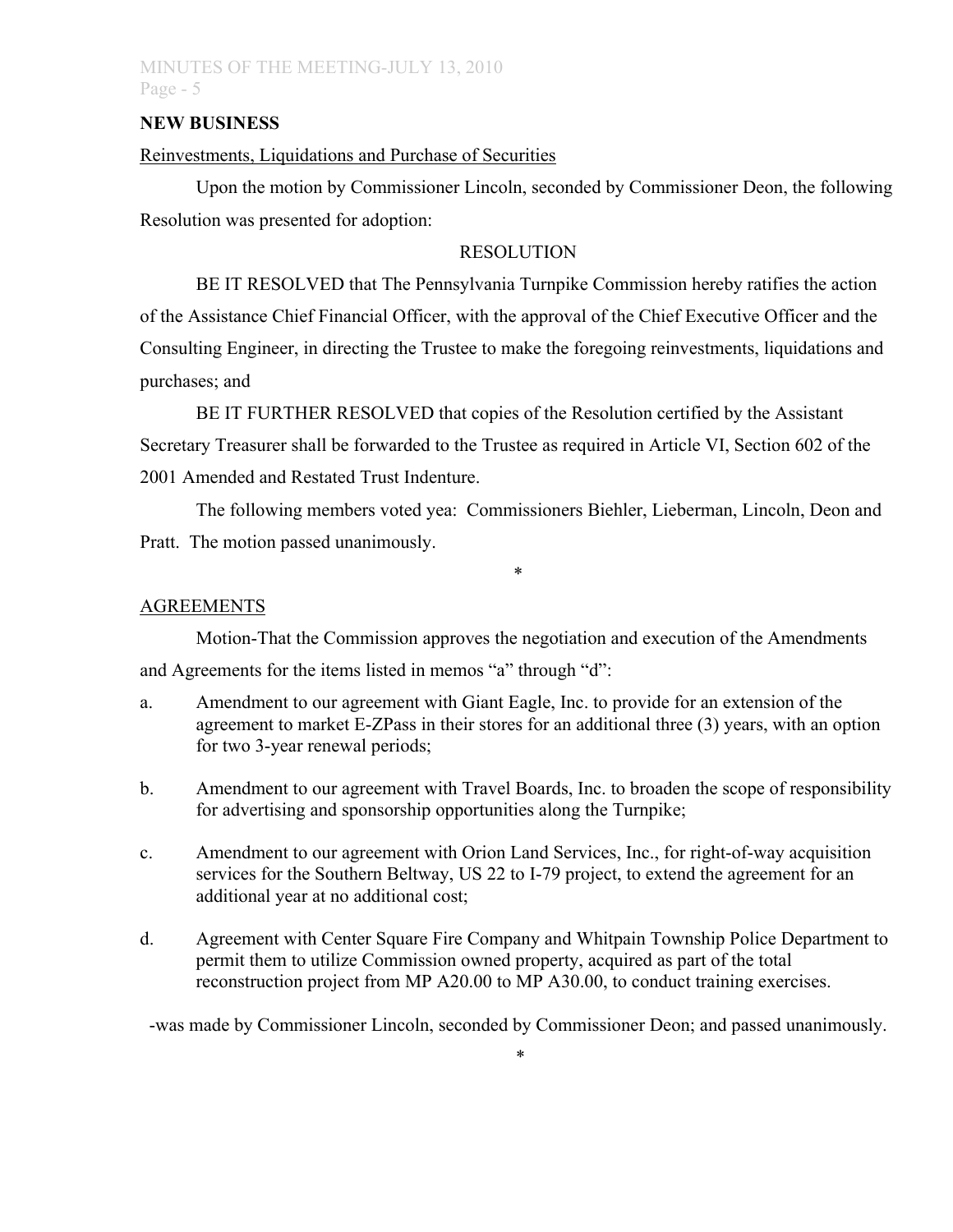### RIGHT-OF-WAY REQUESTS

Motion-That the Commission approves the Right-of-Way Requests for the items listed in memos "a-d, f-i and k-m":

- a. Authorize the acquisition of Right-of-Way #1031-R01, a partial take parcel, necessary for the Somerset Interchange project, by issuing payment in the amount of \$22,483.00, representing fair market value, prorated taxes and recording fees, payable to Nathan J. Zarichnak & Associates, Escrow Agent; authorize the appropriate Commission officials to execute the agreement of sale, authorize the payment of additional statutory damages as calculated by the Legal Department and approved by the Chief Executive Officer, and payment of the fair market value to the property owner is contingent upon the delivery of a deed prepared by the Legal Department;
- b. Authorize the acquisition of Right-of-Way #17749, a total take parcel, necessary for construction of the Southern Beltway, by issuing payment in the amount of \$105,255.06, representing fair market value, prorated taxes and recording fees, payable to Urban Settlement Company, Escrow Agent; authorize the appropriate Commission officials to execute the agreement of sale, authorize the payment of additional statutory damages as calculated by the Legal Department and approved by the Chief Executive Officer, and payment of the fair market value to the property owner is contingent upon the delivery of a deed prepared by the Legal Department;
- c. Authorize the acquisition of Right-of-Way #14125, a total take parcel, necessary for construction of the Southern Beltway, by issuing payment in the amount of \$140,545.09, representing fair market value, prorated taxes and recording fees, payable to Urban Settlement Company, Escrow Agent; authorize the appropriate Commission officials to execute the agreement of sale, authorize the payment of additional statutory damages as calculated by the Legal Department and approved by the Chief Executive Officer, and payment of the fair market value to the property owners is contingent upon the delivery of a deed prepared by the Legal Department;
- d. Authorize the settlement of Right-of-Way #1A047-A, partial take parcel, necessary for the total reconstruction project from MP 67.00 to MP 75.00, by issuing settlement payment in the total amount of \$32,225.25, payable to Hollinshead, Mendelson, Bresnahan & Nixon, P.C., Escrow Agent;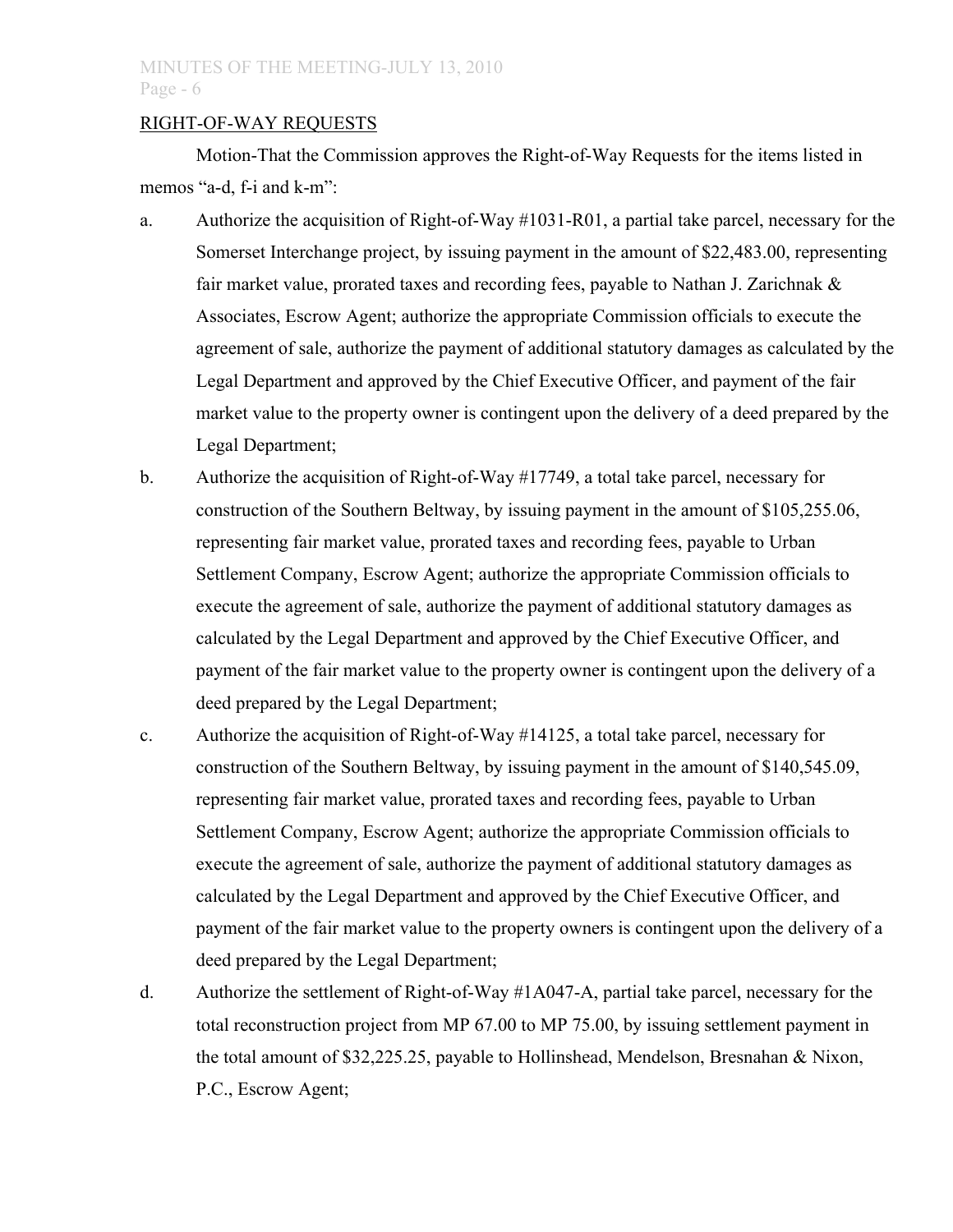- f. Authorize the settlement of Right-of-Way #6433-A, #6424-A and #6425-A and transfer fee simple title of Parcel 89, partial take parcels, necessary for the total reconstruction project from MP A20.00 to MP A30.00, by issuing settlement payment in the total amount of \$100,000.00, payable to The Township of Whitpain; authorize the appropriate Commission officials to execute the settlement documents; authorize the payment of additional statutory damages as calculated by the Legal Department and approved by the Chief Executive Officer; authorize the appropriate Commission officials to execute a special warranty deed and payment of the settlement amount and transfer of title to Parcel 89 is contingent upon the delivery of a deed prepared by the Legal Department;
- g. Adopt the proposed Property Acquisition Resolution for Right-of-Way #6403-RE, a partial take parcel, necessary for the total reconstruction project from MP A20.00 to MP A30.00; authorize payment of Estimated Just Compensation in the amount of \$8,900.00, payable to Buckley, Brion, McGuire, Morris & Sommer, LLP, Escrow Agent; authorize payment of statutory damages and costs as calculated by the Legal Department and approved by the Chief Executive Officer and authorize the appropriate Commission officials to execute an agreement of sale, should the property owner return an executed agreement prior to filing of the Declaration of Taking; in the event of amicable settlement fair market value will be paid to the property owner upon its delivery of a deed prepared by the Legal Department;
- h. Authorize the acquisition of Right-of-Way #6451-C, a partial take parcel, necessary for the total reconstruction project from MP A20.00 to MP A30.00, by issuing payment in the amount of \$127,800.00, representing fair market value, payable to The Township of Worcester; authorize the appropriate Commission officials to execute the agreement of sale, authorize the payment of additional statutory damages as calculated by the Legal Department and approved by the Chief Executive Officer, and payment of the fair market value to the property owner is contingent upon the delivery of a deed prepared by the Legal Department;
- i. Adopt the proposed Property Acquisition Resolution for Right-of-Way #6408-A, a partial take parcel, necessary for the total reconstruction project from MP A20.00 to MP A30.00; authorize payment of Estimated Just Compensation in the amount of \$49,000.00, payable to Buckley, Brion, McGuire, Morris & Sommer, LLP, Escrow Agent; authorize payment of statutory damages and costs as calculated by the Legal Department and approved by the Chief Executive Officer;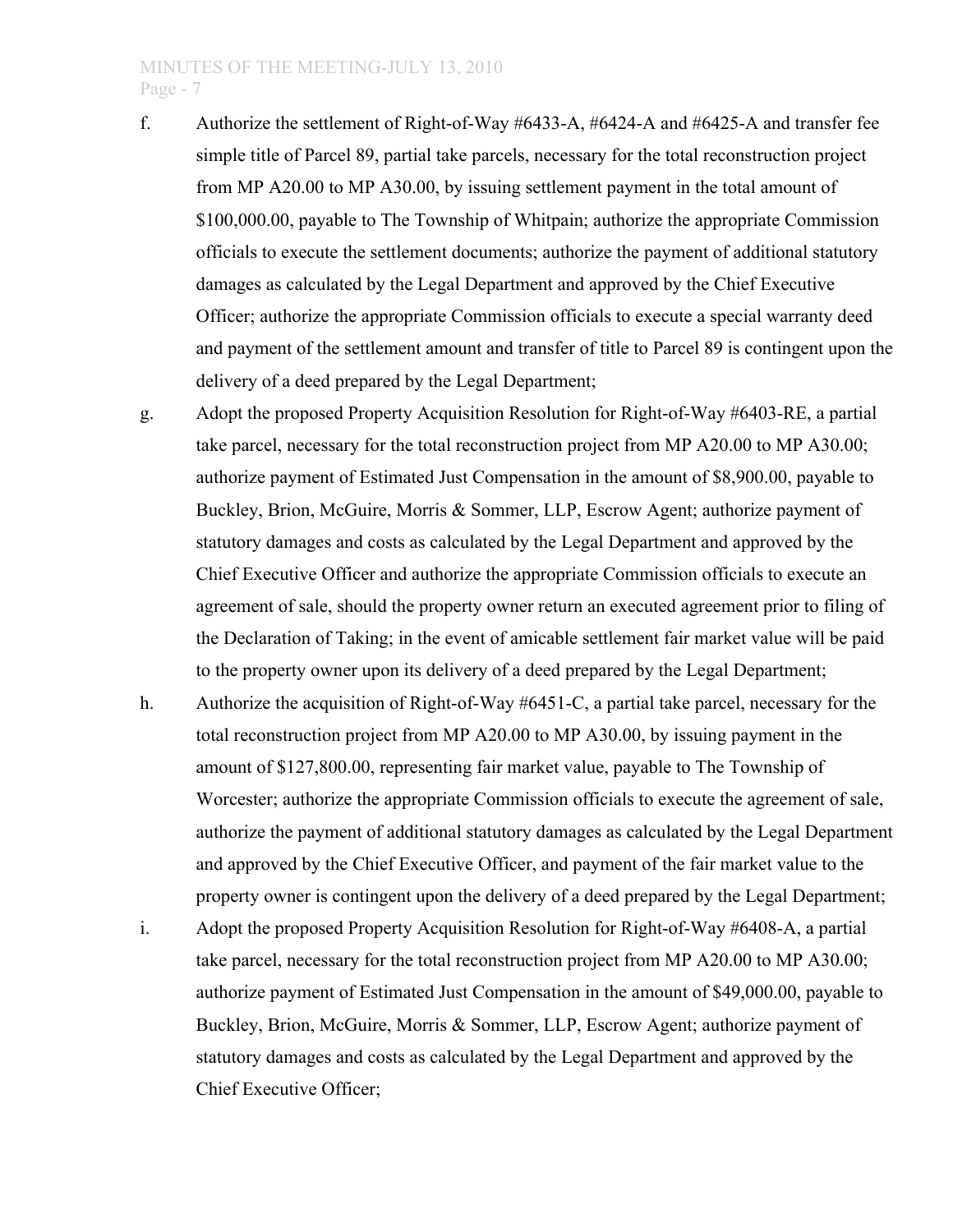- k. Authorize the acquisition of Right-of-Way #17528, a total take parcel, necessary for construction of the Southern Beltway, by issuing payment in the amount of \$191,726.46, representing fair market value, prorated taxes, recording fees and Section 710 damages, payable to Urban Settlement Company, Escrow Agent; authorize the appropriate Commission officials to execute the agreement of sale, authorize the payment of additional statutory damages as calculated by the Legal Department and approved by the Chief Executive Officer, and payment of the fair market value to the property owners is contingent upon the delivery of a deed prepared by the Legal Department;
- l. Authorize the acquisition of Right-of-Way #17918, a total take parcel, necessary for construction of the Southern Beltway, by issuing payment in the amount of \$330,129.71, representing fair market value, prorated taxes, recording fees, housing supplement and closing costs, payable to Urban Settlement Company, Escrow Agent; authorize the appropriate Commission officials to execute the agreement of sale, authorize the payment of additional statutory damages as calculated by the Legal Department and approved by the Chief Executive Officer, and payment of the fair market value to the property owners is contingent upon the delivery of a deed prepared by the Legal Department;
- m. Authorize the acquisition of Right-of-Way #17906, a total take parcel, necessary for construction of the Southern Beltway, by issuing payment in the amount of \$221,729.19, representing fair market value, prorated taxes and recording fees, payable to Urban Settlement Company, Escrow Agent; authorize the appropriate Commission officials to execute the agreement of sale, authorize the payment of additional statutory damages as calculated by the Legal Department and approved by the Chief Executive Officer, and payment of the fair market value to the property owners is contingent upon the delivery of a deed prepared by the Legal Department.

-was made by Commissioner Lincoln and seconded by Commissioner Pratt.

Motion-That the Commission approves the Right-of-Way Requests for the item listed in memo "e":

e. Authorize the acquisition of Right-of-Way #6440-B, a partial take parcel, necessary for the total reconstruction project from MP A20.00 to MP A30.00, by issuing payment in the amount of \$11,500.00, representing fair market value, payable to SEPTA; authorize the appropriate Commission officials to execute the agreement of sale, authorize the payment of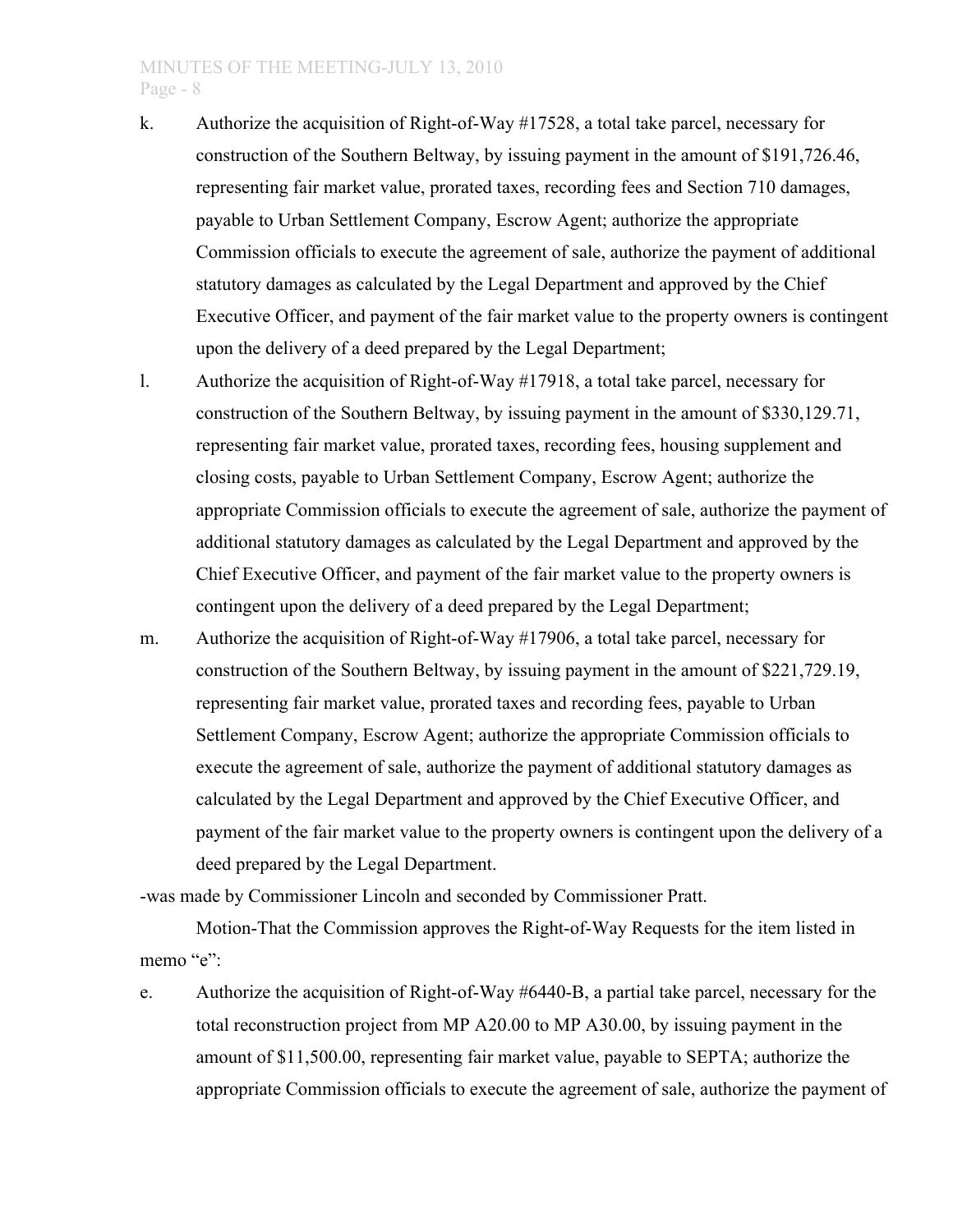additional statutory damages as calculated by the Legal Department and approved by the Chief Executive Officer, and payment of the fair market value to the property owner is

contingent upon the delivery of a deed prepared by the Legal Department;

-was made by Commissioner Lincoln, seconded by Commissioner Pratt; Commissioner Deon abstained.

# COMMISSIONER DEON: I ABSTAIN ON THIS VOTE BECAUSE I HAVE DIRECT INVOLVEMENT WITH COMPANY IN THIS ITEM.

Motion-That the Commission approves the Right-of-Way Requests for the item listed in memo "j":

j. Authorize the transfer of 0.381 acre of required legal right-of-way in fee and 0.0219 acre temporary construction easement of Commission property, to the Upper Merion Transportation Authority, for fair market value of \$2,000.00 necessary for the Department of Transportation's "South Henderson Road Widening Project"; delegate the authority to execute the required agreement of sale, deed and any other documents that may be required to effectuate the transfer to the Chief Executive Officer, or his designee, in order to avoid any conflict of interest that the Chairman may have as the Secretary of Transportation. The deed, prepared by the Legal Department, will be delivered to the Department upon the Commission's receipt of fair market value;

-was made by Commissioner Lincoln, seconded by Commissioner Deon; Chairman Biehler abstained.

CHAIRMAN BIEHLER: I ABSTAIN ON THE BASIS THAT AS AN EX-OFFICIO MEMBER OF THE COMMISSION AND SECRETARY OF THE DEPARTMENT OF TRANSPORTATION, I WOULD BE VOTING ON AN AGREEMENT BETWEEN TWO PARTIES, BOTH OF WHICH I HAVE A RELATIONSHIP WITH. The motions passed.

\*

# ADVERTISING

Motion-That the Commission approves advertising for the items listed in memos "a" through  $``d"$ :

- a. Third Party Administrator (TPA) for the Commission's Self-Insured Liability Claims;
- b. Engineering firm to perform environmental services systemwide;
- c. Safety consultant to assist the Commission in obtaining the necessary requirements to ensure our self-insurance status;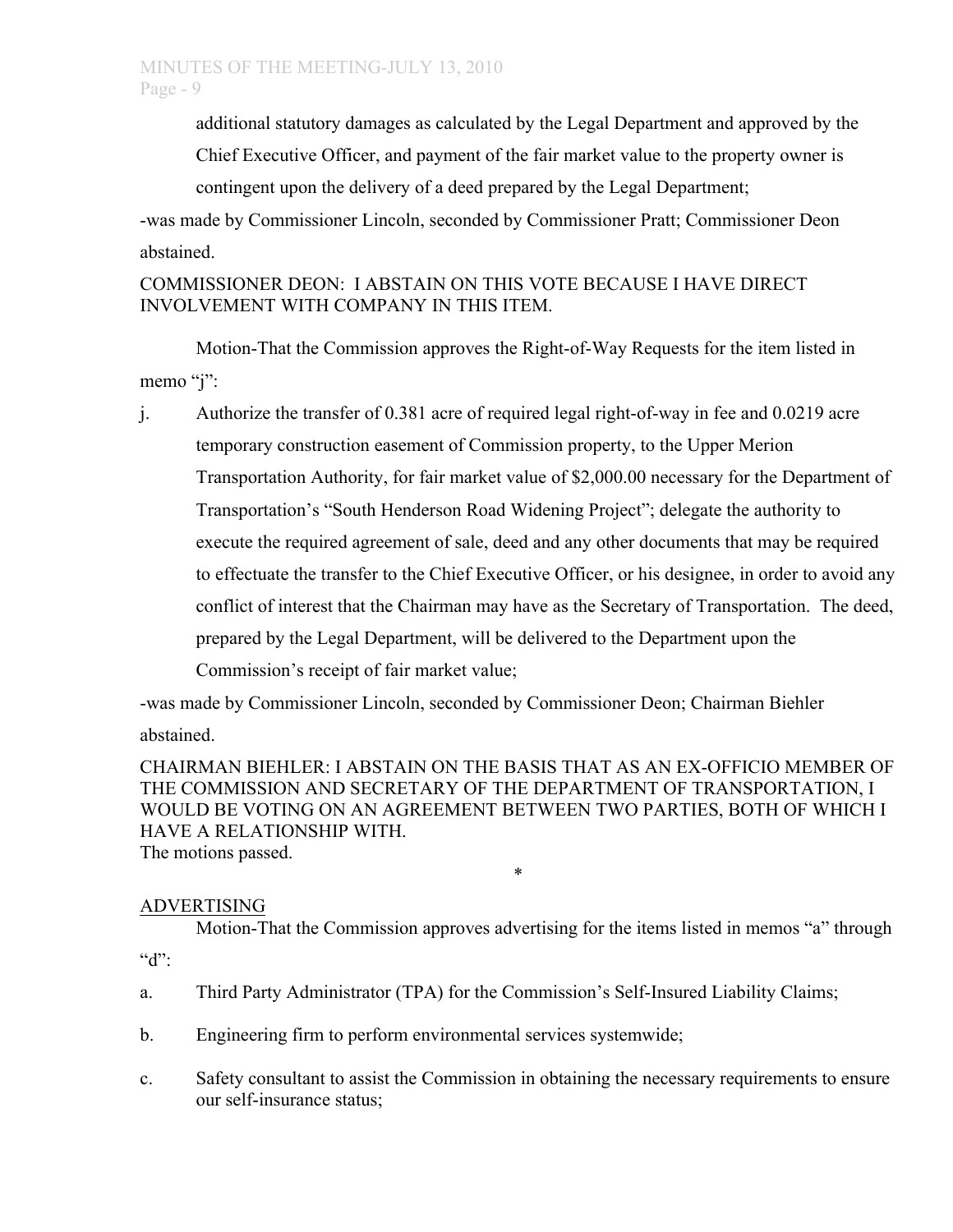d. Insurance consulting firm to review the feasibility of Owner Controlled Insurance Program (OCIP) and provide insurance consultation for future construction projects.

-was made by Commissioner Deon, seconded by Commissioner Pratt; and passed unanimously. \*

## AWARD OF BIDS AND ISSUANCE OF PURCHASE ORDERS

Motion-That the Commission approves the Award of Bids and the Issuance of Purchase

Orders for the items in memos "a" through "c":

- a. Fifteen (15) Mack tandem axle dump trucks, utilizing the Commonwealth's contract with Mack Trucks, Inc.; at a total award of \$2,938,411.05;
- b. Four (4) Mack tandem axle dump trucks, utilizing the Commonwealth's contract with Mack Trucks, Inc.; at a total award of \$783,576.28;
- c. Sixteen (16) Mack single axle dump trucks, utilizing the Commonwealth's contract with Mack Trucks, Inc.; at a total award of \$2,506,303.68;

-was made by Commissioner Deon, seconded by Commissioner Lincoln; Commissioner Pratt abstained.

COMMISSIONER PRATT: MR. CHAIRMAN I ABSTAIN ON THE BASIS THAT THE COMPANY SET FORTH IN THIS AGENDA ITEM IS A CLIENT OF THE FIRM OF WHICH I AM A PARTNER. I ASK THAT THE SECRETARY PLEASE HAVE THE MINUTES OF THE MEETING REFLECT MY ABSTENTION ON THIS VOTE.

Motion-That the Commission approves the Award of Bids and the Issuance of Purchase

Orders for the items in memos "d" through "j":

- d. Three (3) John Deere motor graders, utilizing the Commonwealth's contract with Plasterer Equipment Co., Inc.; at a total award of \$645,685.98;
- e. Asphalt crack sealant contract for one year, to the lowest responsive and responsible bidder, McAsphalt Industries, Ltd.; at a total award of \$297,000.00;
- f. Four (4) 3-cubic yard Loaders, utilizing the Commonwealth's contract with Groff Tractor  $\&$ Equipment, Inc.; at a total award of \$541,564.80;
- g. Four (4) loader-mounted snow blowers, utilizing the Commonwealth's contract with Industrial Motor Supply Inc.; at a total award of \$489,272.00;
- h. Network connectivity for SNMP equipment, utilizing the Commonwealth's contract with Eplus; at a total award of \$118,550.40;
- i. Two (2) small bucket trucks, utilizing the Commonwealth's contract with Penske Buick GMC Trucks, Inc.; at a total award of \$160,064.66;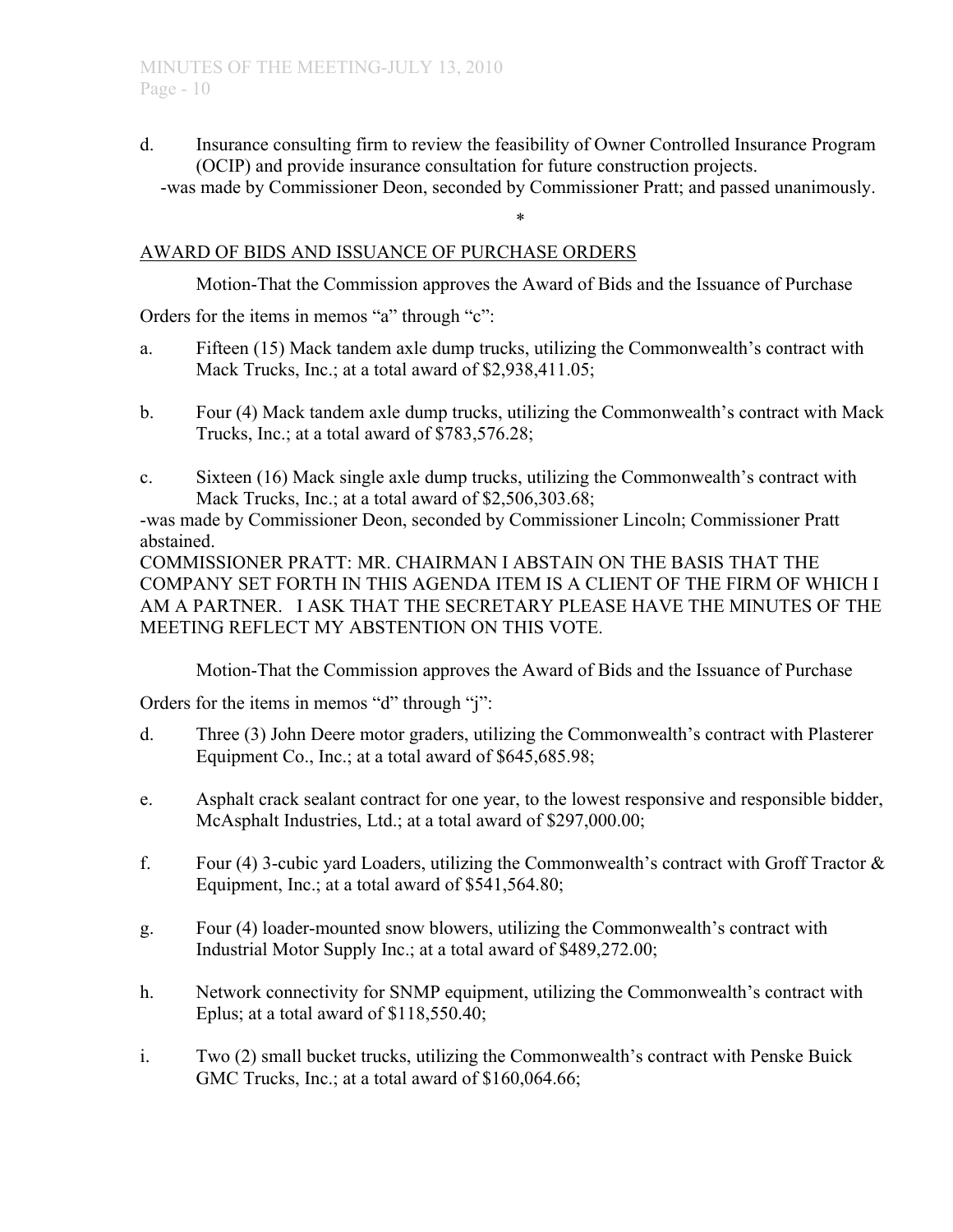j. Seven (7) response vehicles, utilizing the Commonwealth's contract with Apple Chevrolet; at a total award of \$255,177.00.

-was made by Commissioner Lincoln and seconded by Commissioner Deon.

The motions passed.

# AWARD OF CONTRACTS

Motion-That the Commission approves the award of contracts for the items listed in memos "a" and "b":

\*

- a. Contract #EN-00088-03-10 for inlet repairs between MP 334.40 and MP 337.45, to the lowest responsive and responsible bidder, Road-Con, Inc.; at a total award of \$690,750.00; with a contingency amount of \$30,000.00;
- b. Contract #T-357.32S001-3-02 for the rehabilitation of Bridge DB-248 at MP 357.32, to the lowest responsive and responsible bidder, Road-Con, Inc., at a total award of \$547,422.25, with a contingency amount of \$25,000.00.

\*

-was made by Commissioner Deon, seconded by Commissioner Pratt; and passed unanimously.

# E-ZPASS ANNUAL TRANSPONDER FEE AND 2011 TOLL INCREASE

Motion-That the Commission approves an increase to the E-ZPass annual transponder fee

and the 2011 toll increase for the items listed in memos "a" and "b":

- a. Increase the Annual Service Fee for the Commission's private E-ZPass accounts from \$3.00 to \$6.00 per transponder effective January 2, 2011;
- b. A 3% toll increase for E-ZPass customers and a 10% increase for cash customers effective January 2, 2011, with the exception of the Southern Beltway.

-was made by Commissioner Lincoln, seconded by Commissioner Pratt; and passed unanimously.

\*

# PROPERTY DAMAGE WRITE-OFF

Motion-That the Commission approves the write-off of Property Damage Claim #DC-197 in the amount of \$11,384.62-was made by Commissioner Lincoln, seconded by Commissioner Deon; and passed unanimously.

\*

# RENEWABLE ENERGY CREDITS

Motion-That the Commission approves the Commission's participation in the PA Department of General Services (DGS) Renewable Energy Credit auction; at an approximate cost of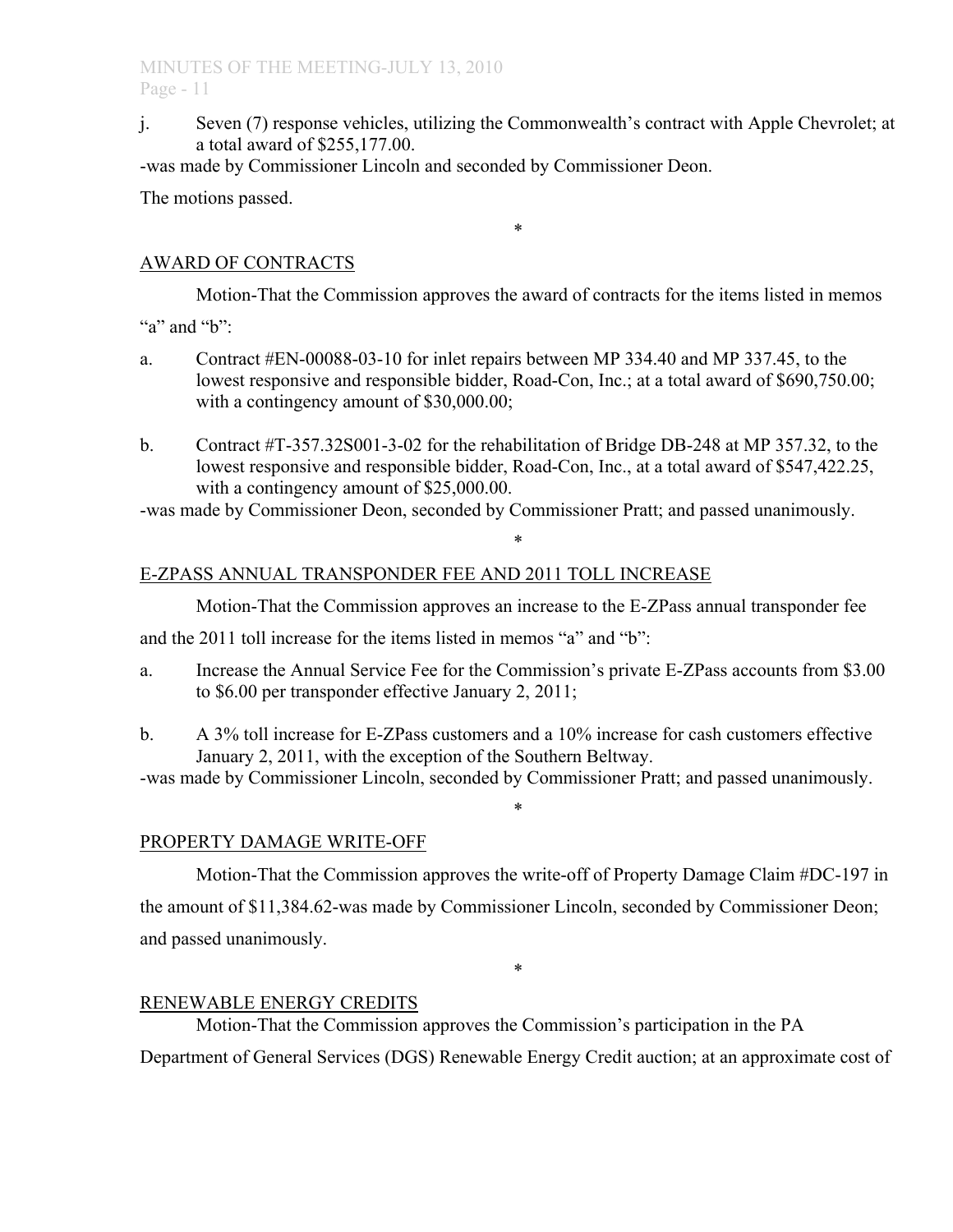\$2.00 per renewable energy credit-was made by Commissioner Lincoln, seconded by Commissioner Deon; and passed unanimously.

\*

# HEALTH CARE COVERAGE FOR DEPENDENTS

Motion-That the Commission approves offering expanded health care coverage for Commission employee dependents to age 26, retroactive to May 1, 2010, as will be mandated by the recent health care reform legislation that will be effective March 1, 2011-was made by Commissioner Pratt, seconded by Commissioner Lieberman; and passed unanimously.

\*

#### FINAL SELECTIONS

Motion-That the Commission approves the consultant selection recommendations from the Technical Review Committee and authorizes the negotiation and execution of a contract with the first firm listed for items in memos "a" and "b":

a. Retention of an engineering firm to provide preliminary and final design services for the full depth roadway reconstruction project from MP A31.00 to A37.50; at a not-to-exceed amount of \$18,000,000.00 or eight (8) years whichever occurs first:

> Reference #4-084 Urban Engineers, Inc. SAI Consulting Engineers, Inc. Greenhorne & O'Mara, Inc. HAKS Engineers, Architects & Land Surveyors, P.C.

b. Retention of an engineering or construction management firm to provide construction inspection services from MP 247.00 through MP 358.00 and the Northeast Extension; at a not-to-exceed amount of \$850,000.00 or two (2) years whichever occurs first: Reference #5-072 Carroll Engineering Corporation Pennoni Engineering CMC Engineering

-was made by Commissioner Lincoln, seconded by Commissioner Pratt; and passed unanimously.

\*

### CHANGE ORDERS

TRC Engineers

Motion-That the Commission approves the Change Orders for the items listed in memos "a" through "h":

a. Change Order #2 for Contract #T-247.38F003-3-05 with Worth & Company, Inc. for HVAC for the TIP building renovations, for a 61 day time extension;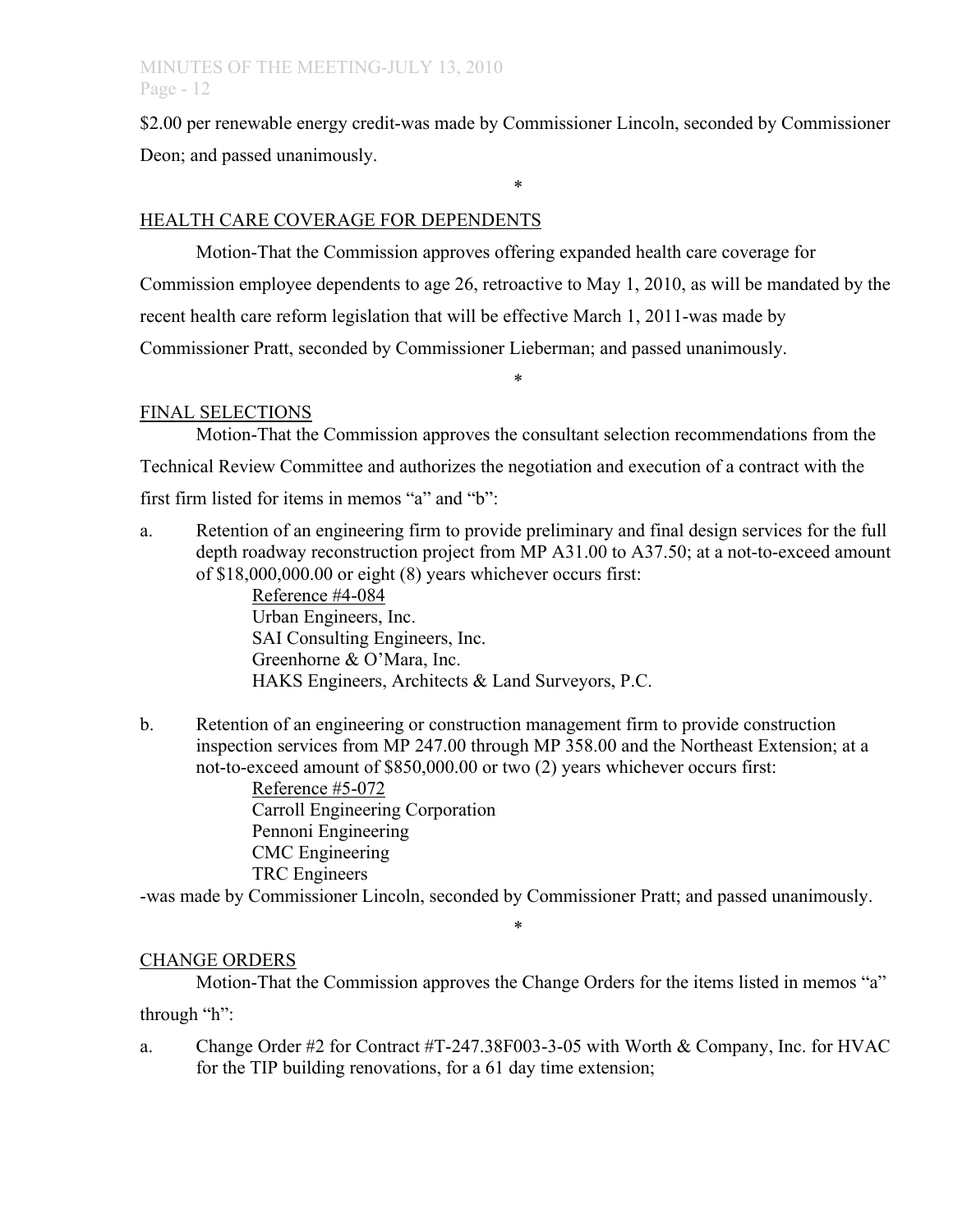- b. Change Order #3 for Contract #T-247.38F003-3-03 with S.P. McCarl and Company, Inc. for plumbing work for the TIP building renovations, for a 61 day time;
- c. Change Order #2 for Contract #T-282.00R001-3-02 with Kinsley Construction, Inc. for bituminous overlay between MP 282.00 and MP 292.00, for an increase of \$587,263.95; increasing the not-to-exceed amount from \$6,215,914.98 to \$6,803,178.93;
- d. Change Order #1 for Contract #T-154.42F0003-3-02 with Clark Contractors, Inc. for construction of the fare collection warehouse/office building at the Everett Maintenance Facility, for a 21 day time extension;
- e. Change Order #3 for Contract #04-023-RCLY with Hempt Brothers, Inc. for ramp reconstruction and replacement of EB-100B at the Carlisle Interchange, for a 73 day time extension;
- f. Change Order #4 for Contract #T-247.38F003-3-02 with Wohlsen Construction Company for general construction for the TIP building renovations, for a 61 day time extension;
- g. Change Order #4 for Contract #02-073-RC2H-3 with Wohlson Construction Company for Trevose Maintenance facility relocation, for a 61 day time extension;
- h. Change Order #5 for Contract #T-247.38F003-3-04 with Lighthouse Electric Company for electrical work for the TIP building renovations, for a 61 day time extension. -was made by Commissioner Pratt, seconded by Commissioner Deon; and passed unanimously.

# CHANGE ORDERS AND FINAL PAYMENTS

Motion-That the Commission approves the Change Orders and Final Payments for the items listed in memos "a" through "e":

\*

- a. Change Order #3 and Final Payment for Contract #EN-00049-03-02 with New Enterprise Stone & Lime, Inc. for roadway and miscellaneous repairs between MP 75.39 and MP 179.44, for a decrease of \$340,125.03 necessary for normal quantity adjustments to balance items to actual work completed, making the final contract value \$2,259,874.97, and the final amount due of \$112,993.75;
- b. Change Order #1 and Final Payment for Contract #EN-00084-03-03 with Cottles Asphalt Maintenance Inc. for roadway and miscellaneous repairs between MP 109.91 and MP 236.22, for a decrease of \$178,354.34 necessary for normal quantity adjustments to finalize items to actual work completed, making the final contract value \$221,645.66, and the final amount due of \$11,082.28;
- c. Change Order #3 and Final Payment for Contract 05-105-RCRM with New Enterprise Stone and Lime Co. for replacement and elimination of various bridges in Cumberland County for a decrease of \$98,030.21 necessary for normal quantity adjustment to finalize items to actual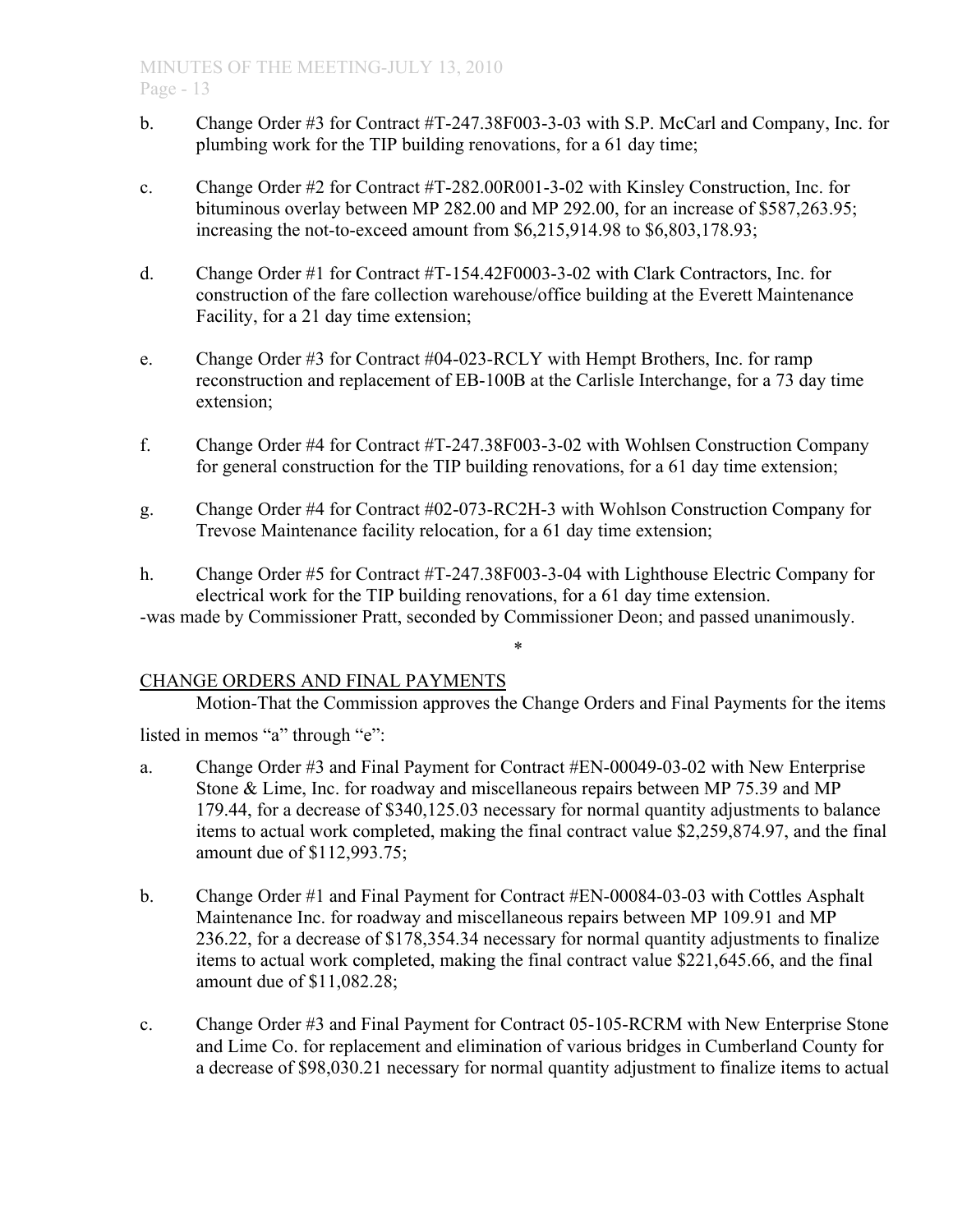work completed, making the final contract value \$9,603,795.02 and the final amount due of \$148,417.27;

- d. Change Order #1 and Final Payment for Contract #EN-00049-03-08 with Windsor Service for shoulder repairs between MP A38.60 and MP A49.00 for a decrease of \$153,503.18 necessary for normal quantity adjustments to finalize items to actual work completed, making the final contract value \$979,364.74, and the final amount due of \$43,045.56;
- e. Approve Change Order #3 and Final Payment for Contract #A-075.72S001-3-02 with Road-Con, Inc., for rehabilitation of Bridge NB-528 at MP A75.72, for an increase of \$8,288.92, making the final contract value \$1,860,916.09, and the final amount due of \$112,005.22. -was made by Commissioner Deon, seconded by Commissioner Pratt; and passed unanimously.

\*

## COMMERCIAL DISCOUNT RATE

Motion-That the Commission approves the modification of the commercial discount rates from 10/15/20% to 5/10/15%, effective January 1, 2011-was made by Commissioner Deon, seconded by Commissioner Lincoln; and passed unanimously.

\*

## NEXT MEETING

MS. EDMUNDS: THE NEXT COMMISSION MEETING WILL BE HELD TUESDAY, AUGUST 10, 2010.

\*

# ADJOURNMENT

MS. EDMUNDS: COMMISSIONERS, I HAVE NO OTHER ITEMS FOR CONSIDERATION, IF YOU HAVE NOTHING FUTHER, I REQUEST A MOTION FOR ADJOURNMENT.

Motion-That this meeting of The Pennsylvania Turnpike Commission be adjourned at 12:30 p.m.-was made by Commissioner Lincoln, seconded by Commissioner Pratt; and passed unanimously.

\*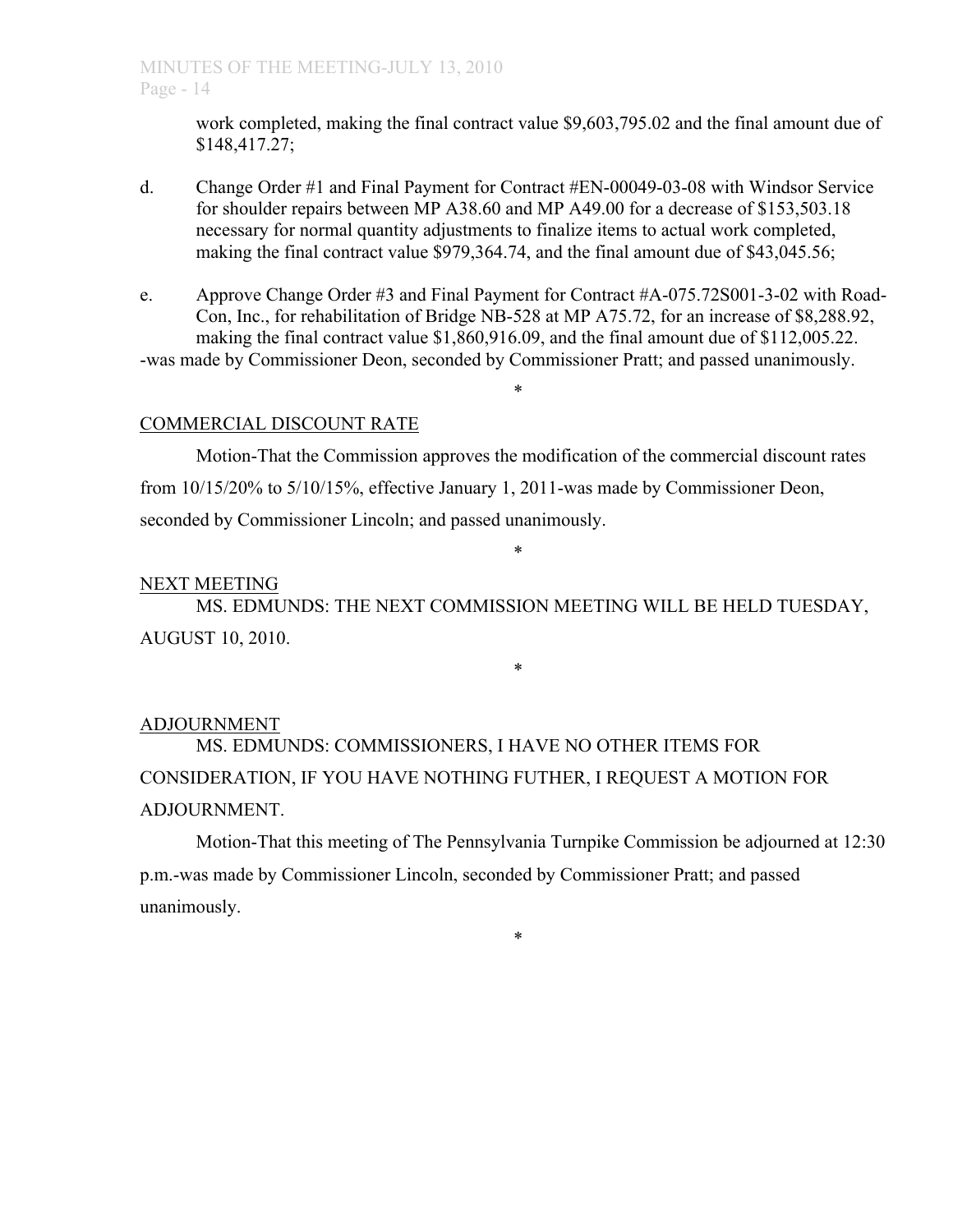PREPARED BY:

Ann Louise Edmunds Assistant Secretary Treasurer

07-13-10

APPROVED BY:

J. William Lincoln Secretary Treasurer